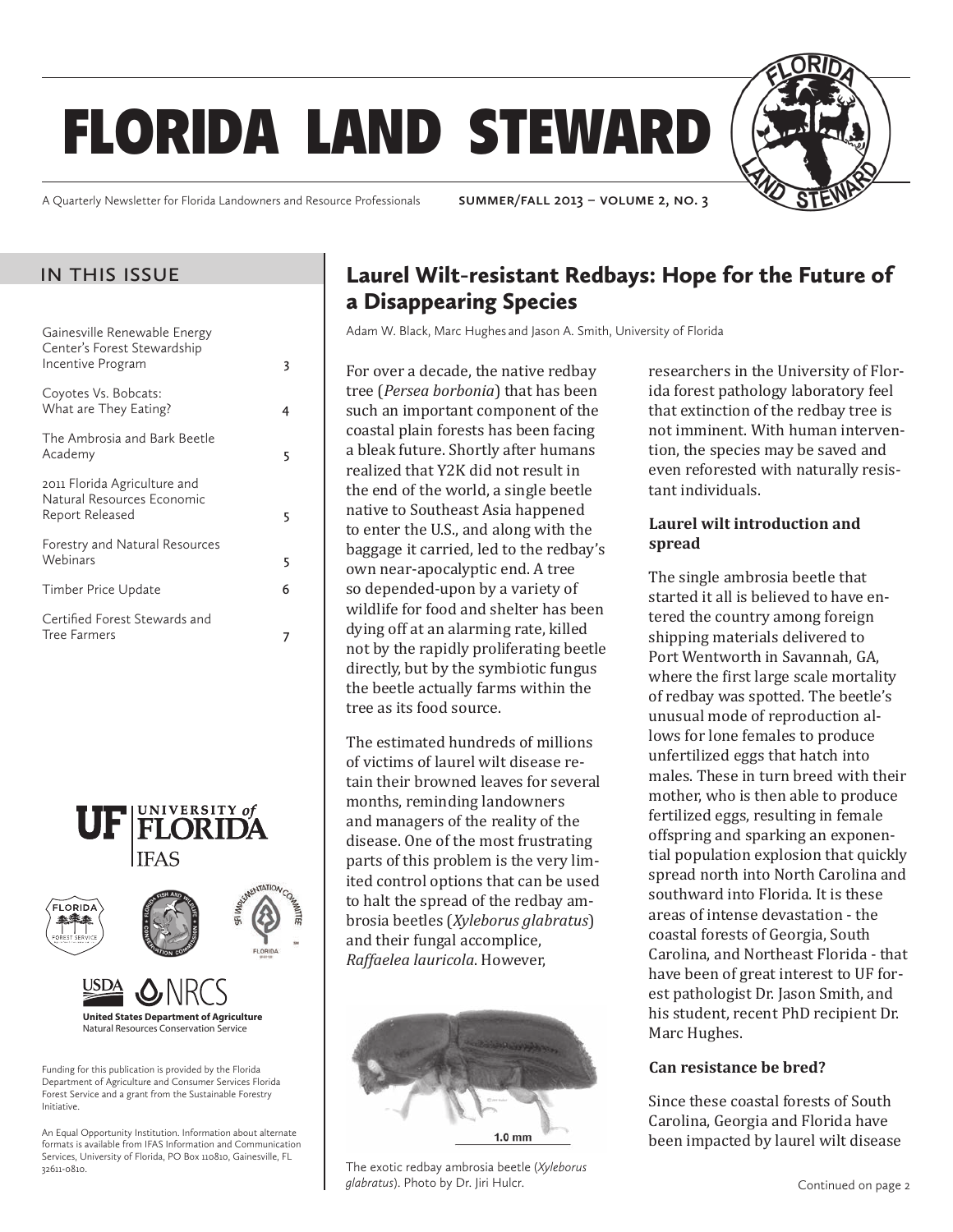Laurel Wilt-resistant Redbays...continued from previous page

longer than anywhere else in the country, nearly all of the large trees in the region are dead. However, a scarce number of individual trees remain alive and well among the countless skeletons of their deceased neighbors. It is these survivors that might represent individuals with a unique genetic makeup that allows them to tolerate the disease. If they indeed prove to be resistant, it would mean there is hope for redbay in the forests of the southeast.

A significant portion of Marc's PhD dissertation research (funded by the USDA Forest Service, Region 8) focused on locating these surviving trees and systematically proving whether or not they really were tolerant to infection by the fungal pathogen, or if there were other factors contributing to the tree's survival. In order to test the trees in a controlled setting, he would need to propagate the tree vegetatively. Rooted cuttings would maintain the full genetic profile of the original tree, and multiple copies would be available for thorough research. Without any existing information on this form of cutting-propagation for this species, Marc experimented with different methods and developed a protocol resulting in a high degree of rooting success. This information would also be invaluable for later mass-propagation of any proven resistant clones that could be used for reforestation of devastated areas.

After successfully creating replicates of a number of these supposedly resistant individual trees and allowing them to grow to a significant size, Marc inoculated the trees with spores of the laurel wilt fungus. With high hopes that trees would develop minor, non-fatal symptoms at the worst and recover, it was disappointing to see many trees die. Fortunately other clones quickly shrugged off minor symptoms and have rebounded . Those that were able to fight off the



Redbay trees planted at Citra, FL ready to be screened for resistance to laurel wilt. Photo by Marc Hughes.

infection may very well be the key to the future survival of the species.

#### **Decoding the biology of resistance**

A mystery yet to be answered is why many of the clones succumbed to the inoculation trials, yet the original trees continue to survive in the wild despite continued disease pressure. These trees that died in Marc's study may actually be resistant in a different sense. One explanation is that these individuals may have a unique chemical makeup that renders them unattractive to the insects. The fungus can only naturally colonize a tree when an ambrosia beetle bores into the trunk and creates its fungal farm. Therefore, if the beetle does not perceive a particular tree to be a desirable place to start a family, there is no chance for inoculation. Upcoming studies will focus on the chemical makeup of these surviving trees and their attractiveness to the redbay ambrosia beetle.

Taking into account the two possible scenarios – resistance to the fungal pathogen or unattractiveness to the beetle vector – further investigations will focus on the ability of these traits to be passed on to seedling progeny and mapping genes responsible for these traits. Many of Marc's selections have produced seed and seedlings and are currently being grown out for testing. A long-term

plan toward reforestation with resistant trees is best realized with as much genetic diversity as possible. A small group of resistant clones massproduced and planted over the entire range of the redbay would be very limiting on a number of levels. Selective breeding to produce seedlings with inherited resistance would be critical in diversifying the gene pool of the future redbay forests.

Ultimately, tolerant/resistant clones would need to be identified from all portions of the redbay's extensive range. Clones from the Florida Everglades may not be suitable for planting in South Carolina. Those derived from inland populations may not tolerate salt spray experienced by those on the coastal barrier islands. Other ecological considerations would need to be addressed. The larvae of the Palamedes swallowtail butterfly (*Papilio palamedes*) feed almost exclusively on the foliage of redbay trees and faces serious decline with the loss of the trees. It is possible that clones selected due to their unattractiveness to the beetles may be unsuitable for widespread reforestation if the butterfly finds the trees to be similarly unfavorable.

#### **Other plants are susceptible to the laurel wilt fungus**

Redbay is not the only tree affected by laurel wilt disease. Two other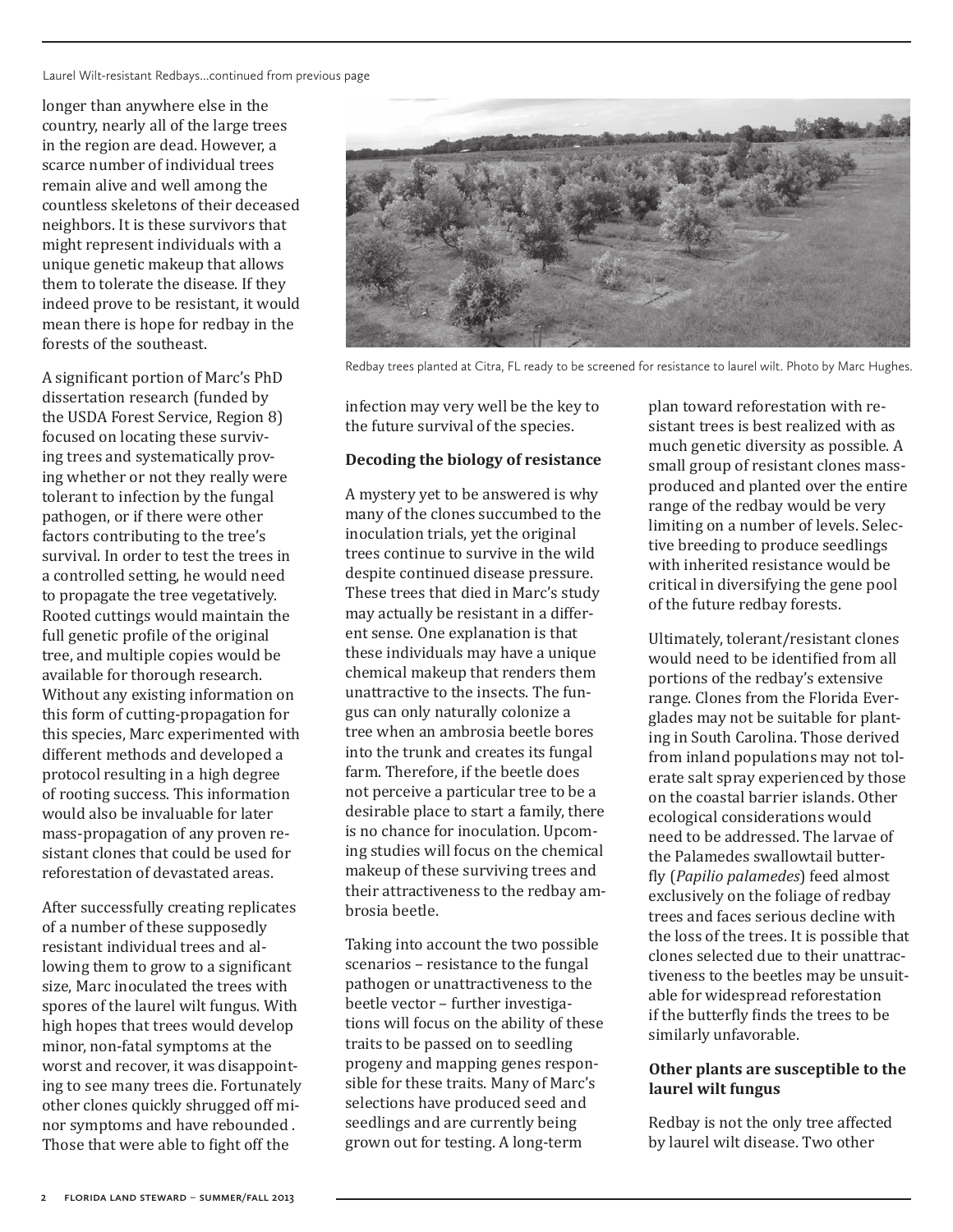native *Persea* species are also being seriously impacted by laurel wilt. Swampbay (*Persea palustris*) is an important component of floodplain forests while Silkbay (*Persea humilis*) is a central Florida endemic restricted to dry scrubland habitats. Additional native members of the Lauraceae family that are known to be susceptible to laurel wilt disease include Sassafras, Pondspice, and spicebush, with the non-native Avocado (*Persea americana*) also affected. Marc's ongoing studies could very well be used as a model that can be applied to the recovery efforts of these additional species.

Further encouraging findings have recently been noted in some additional work Marc has undertaken. Initial studies have shown that another native member of the laurel family, Lancewood (*Nectandra coriacea*), appears to have been unaffected in laboratory inoculations with the laurel wilt fungus. The UF forest pathology lab's continuing studies of this south Florida native species will likely yield further clues in their search for genetic traits that translate to fungal or vector resistance, and ultimately prevent the significant loss of valuable tree species native to the southeast and beyond.

#### **About the authors**

Adam W. Black, Laboratory Manager, Forest Pathology Lab, School of Forest Resources and Conservation, University of Florida, Gainesville, Florida 32611

Marc Hughes, Postdoctoral Research Associate, Forest Pathology Lab, School of Forest Resources and Conservation, University of Florida, Gainesville, Florida 32611

Jason Smith, Associate Professor of Forest Pathology, School of Forest Resources and Conservation, University of Florida, Gainesville, Florida 32611

### Gainesville Renewable Energy Center's Forest Stewardship Incentive Program

By Brian Condon, GREC Biomass Procurement Manager, Bio-Resource Management

The Gainesville Renewable Energy Center (GREC) is a 100 MW woody biomass fueled electric generation facility that will produce renewable, baseload electricity for Gainesville Regional Utilities (GRU) under a 30 year contract. GREC is located on US 441 between Gainesville and Alachua and will be fully operational in the fall of 2013.

#### **Seeking sustainable fuel sources**

GREC will obtain biomass fuel from many sources, including urban tree debris and residual material generated by wood using mills in the area. Another important source is woody biomass sourced from north Florida forests. In order to ensure the sustainability and stewardship of



forest ecosystems that are subject to biomass harvest activity, GREC and GRU established two programs that were developed in collaboration with committee of local forest professionals. The first is a set of Minimum Sustainability Standards for Forest-Produced Biomass that oblige GREC to source biomass consistent with a set of criteria that includes compliance with Florida Forest Service Silvicultural Best Management Practices, along with several other requirements.

The second is called the Forest Stewardship Incentive Payment (FSIP) that provides a financial incentive to forest landowners who demonstrate forest management practices that, from the perspective of resource sustainability, are substantively better than current prevailing practices. The FSIP rewards forest landowners with current certification in either the Florida Forest Service's Forest Stewardship Program (FSP) or the Forest

Continued on page 4

GREC facility. Photo by Brian Condon.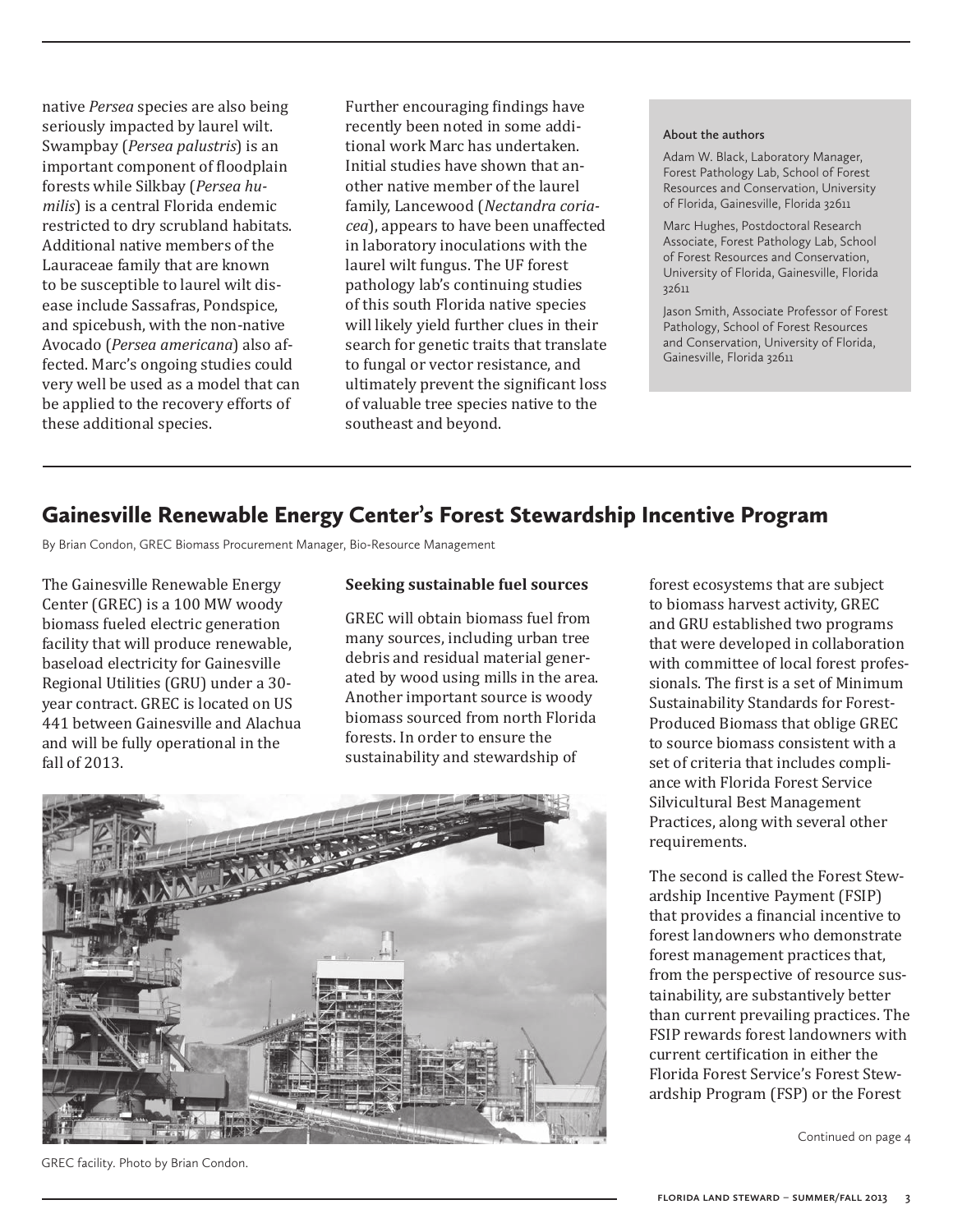Gainesville Renewable Energy Center...continued from previous page

Stewardship Council (FSC). For landowners with current certification in the Forest Stewardship Program the incentive payment is \$0.50 per ton of delivered biomass from the certified property, paid directly to the landowner. The payment is \$1.00 per ton of biomass from FSC certified land.

The large majority of biomass that GREC sources from Florida forests is otherwise nonmerchantable material whose removal represents a cost to landowners when reestablishing trees on recently harvested timberland. This material has traditionally been collected in windrows and left to decay or piled and burned, and for many landowners removal of this material via a biomass harvest is advantageous. Another common type of biomass harvest is associated with the management of longleaf or other pine stands that have been encroached by hardwoods due to exclusion of fire or otherwise unsuccessful hardwood control. Removing hardwoods can open the canopy to enable natural regeneration of the targeted pine species, as well as return the site to conditions where prescribed

fire can be used as a silvicultural tool in management.

Biomass harvesting is usually done at the same time that traditional timber products are being harvested and shipped to any number of outlets in the area, but can also be conducted after a roundwood harvest has been completed. Biomass fuel producers generally have the same logging equipment as traditional logging crews, but have added a chipper and chip vans to the operation in order to process and haul the material to GREC. The end result is a tract with significantly reduced site prep costs or greatly improved growing conditions for the residual stand.

Landowners interested in participating in the FSIP must complete a short application and provide proof of current Forest Stewardship Program or Forest Stewardship Council certification. GREC and GRU staff will review the application, and if accepted will pay the incentive to the landowner upon completion of harvesting activity. Keep in mind that there is an annual cap on the total distribution



Stewardship Forest sign – Landowners with forest land certified in the Forest Stewardship Program will receive \$0.50 per ton for biomass.

of incentive payments. Application materials, other information about GREC, as well as a list of qualified biomass production crews can be obtained by contacting the author or by visiting www.gainesvillebiomass.com

Brian Condon can be reached at bc@bio-resource.com, (386) 315-8025

# Coyotes Vs. Bobcats: What are They Eating?

By Bill Giuliano, UF/IFAS Dept. of Wildlife Ecology and Conservation

Coyote and bobcat carcasses are still needed. The University of Florida is conducting a study of coyote and bobcat diets in Florida. Of particular interest is the importance of popular wildlife species, including whitetailed deer, turkeys, and bobwhite quail, livestock, and pets in the diet of these predators. Diets will be determined by examining the stomach contents of coyotes and bobcats legally harvested or obtained in Florida. We are asking for your help in obtaining legally acquired coyote and bobcat carcasses, with or

without pelts. We will also accept coyote and bobcat stomachs and intestines if you cannot store the whole carcass. If you have at least 5 animals that you would like to provide us, you can contact Lauren Watine (352-846-0558; lnwatine@ ufl.edu) or Bill Giuliano (352-846- 0575; docg@ufl.edu) at the University of Florida to arrange for pickup.

If you have fewer than 5 animals or are going to be coming through Gainesville, arrangements can be made to get carcasses from you at the University or combine your

animals with others in your area for a pickup. Carcasses or stomachs and intestines should be frozen in a suitable bag or container, and include the name of contributor, animal sex, date harvested/obtained, and location harvested/obtained. We have obtained a permit from the Florida Fish and Wildlife Conservation Commission for this project, and will keep information provided by you for this project anonymous to the extent possible by law. We greatly appreciate your help with this valuable study!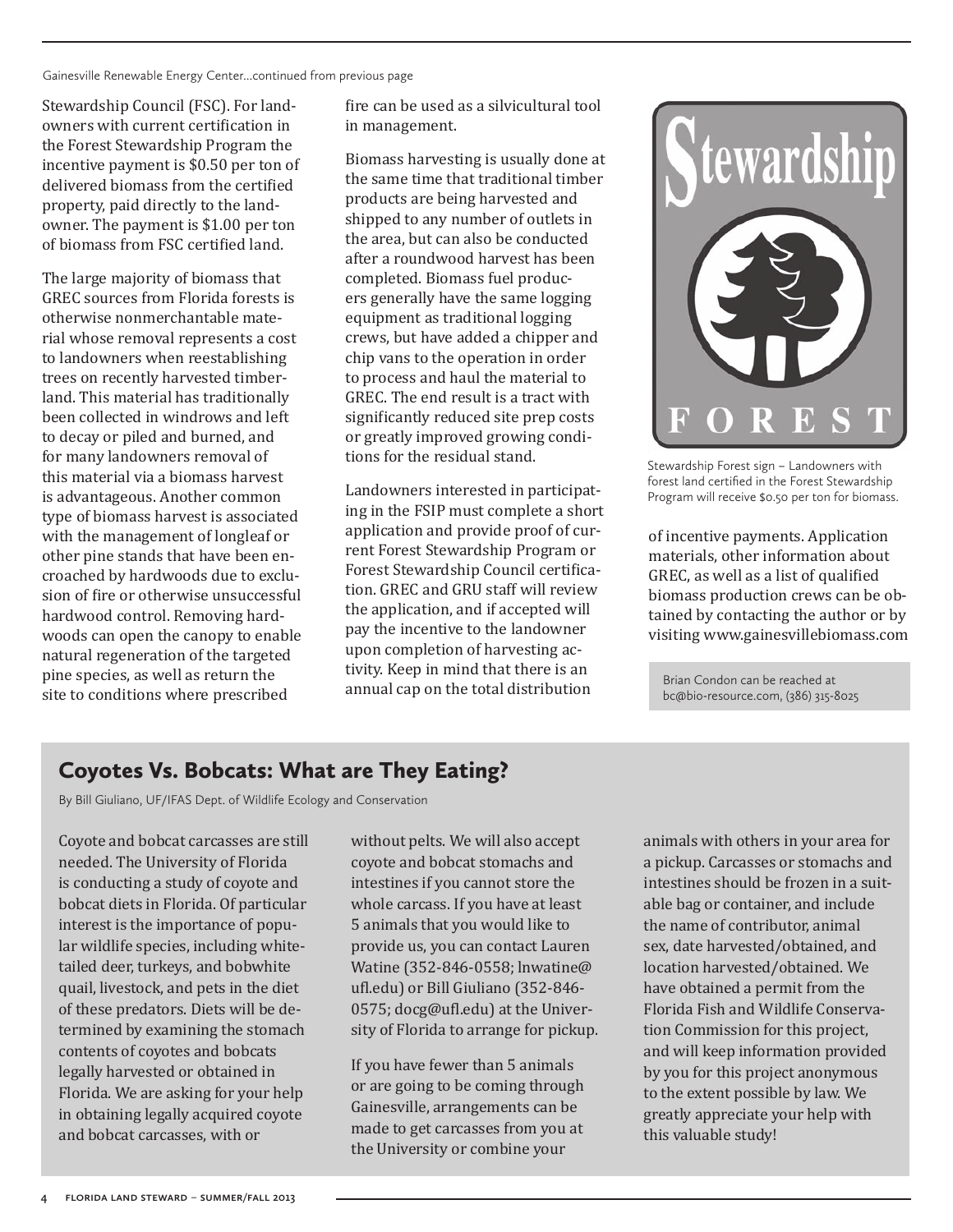# The Ambrosia and Bark Beetle Academy

Jiri Hulcr, UF/IFAS School of Forest Resources and Conservation

The Forest Entomology Lab at the University of Florida is pleased to invite you to a comprehensive workshop on bark and ambrosia beetles in May 2014.

- Are you a landowner or a naturalist interested in bark and ambrosia beetles?
- A forester in charge of pests?
- An extension agent with clients in forestry and natural resources?
- A researcher with beetlerelated projects?

You probably need to understand bark and ambrosia beetles, their damage, and biology! Learn from a team of experts through hands-on labs, field demonstration, and lectures. Choose one, two, or all three modules: Regional Applied Focus, Hardcore Identification, and Understanding the Bug. See details and sign up for updates at http://www. ambrosiasymbiosis.org/academy/

Jiri Hulcr can be reached at (352) 273-0299 or hulcr@ufl.edu

# Forestry and Natural Resources Webinars

This Webinar Portal for Forestry and Natural Resources serves as a launching point for current and archived forestry, conservation, bioenergy and natural resource webinars. Many of the webinars featured on our site provide participants with continuing education credit, free of charge, from professional accrediting organizations such as Society of American Foresters, Internation Society of Aboriculture, Certified Crop Advisors and others.

The Portal is a service of the Southern Regional Extension Forestry Office, North Carolina State University's Extension Forest Resources, Texas AgriLife Extension Service, other participating land-grant universities and the USDA Natural Resources Conservation Service. For a calendar of upcoming webinars in a variety of land management topics see: http://www.forestrywebinars.net/ webinar-calendar/month#. T-zLkBhgZys.blogger

# 2011 Florida Agriculture and Natural Resources Economic Report Released

A study by the University of Florida's Food and Resource Economics Department found Florida's agriculture, natural resources and related food industries provided a \$104 billion impact on the state in 2011. These industries accounted for employment of just under 2 million full- and part-time workers in 2011, including indirect jobs in related sectors. This represents 20 percent of all jobs in the state. Full report available at: http://edis.ifas.ufl.edu/pdffiles/FE/ FE93500.pdf

# Trying to cut down on paper mail?

The Florida Land Steward newsletter is available online from floridalandsteward.org and the link to the current and back issues is included in each weekly email update. If you would like to discontinue the hard copy delivery of each issue to your mailbox and access the newsletter electronically, contact Chris Demers at (352) 846-2375 or cdemers@ufl.edu to request that. Your mailing status won't be changed unless you request it.

# Get Email Updates!

Don't miss out on upcoming events and news! Send an email to cdemers@ufl.edu to be added to the Stewardship listserv. Updates are sent weekly.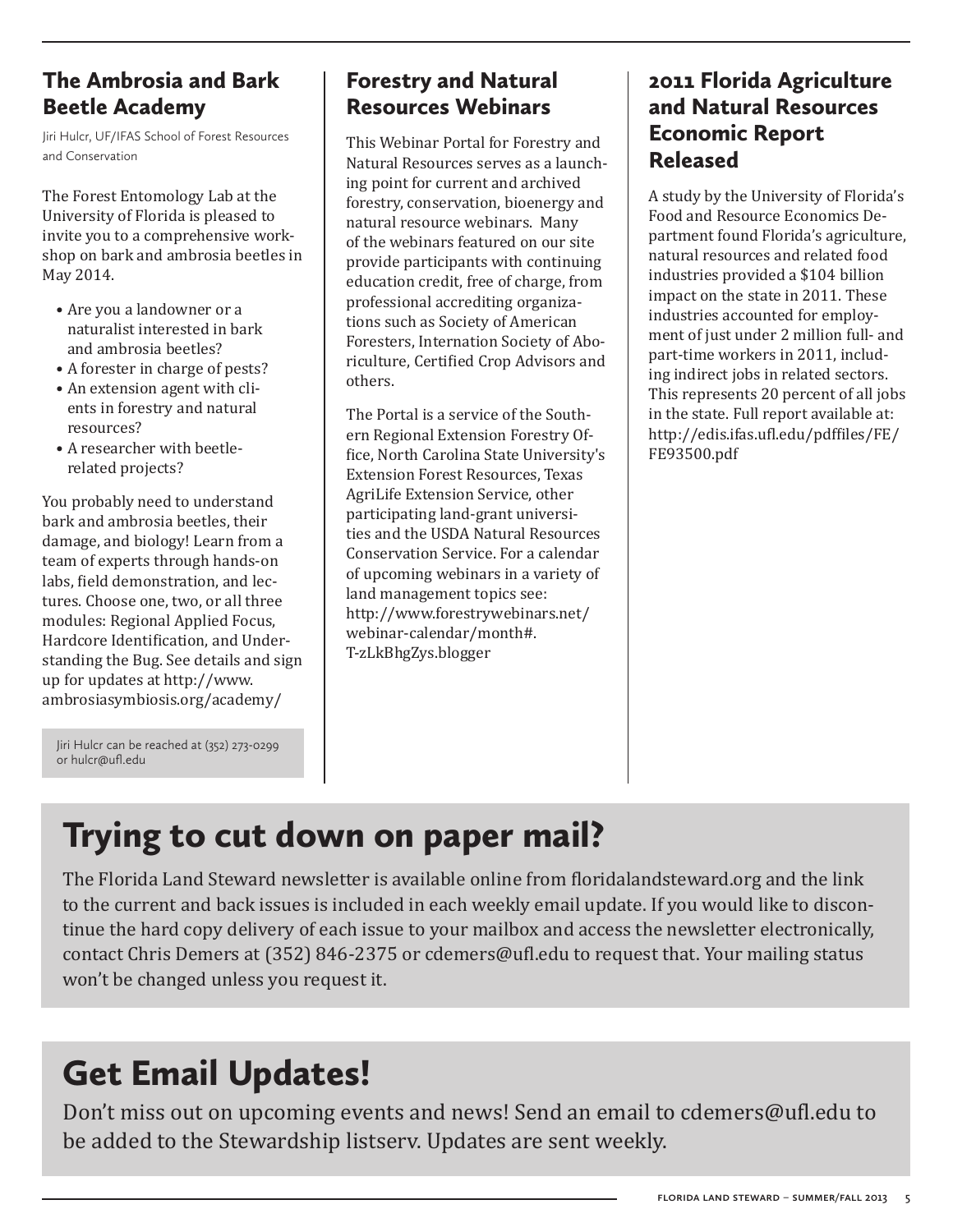# timber price update

The timber pricing information below is useful for observing trends over time, but does not reflect current conditions at a particular location. Landowners considering a timber sale are advised to solicit the services of a consulting forester to obtain current local market conditions.

Average stumpage prices for the three major products in Florida, as reported in the **2nd Quarter 2013** Timber Mart-South report were:

#### Florida Stumpage Prices

**Pine pulpwood:**  $$35/cord$  ( $$13/ton$ ),  $\sim$  same as  $1^{st}$  Qtr

**Pine C-N-S:**  $$54/cord$  ( $$20/ton$ ),  $\sim$  same

**Pine sawtimber:** \$74/cord (\$26/ton), ↑

### Trend Report

South-wide average stumpage prices for all products continued their increase and were higher than they were a year ago. Average stumpage prices for all the major timber products are up compared to the same period last year. Market indicators continued their improvements this quarter, with housing starts up 28% compared to the same period in 2012. Ten bio-energy projects were announced this quarter in the Southeast region, nine of which are wood fuel pellet plants. Demand for wood pellets in Europe continues to strengthen and all eyes are on the wood basket of the Southeast US to meet the demand.



Timber Mart-South is compiled and produced at the Center for Forest Business, Warnell School of Forest Resources, University of Georgia, under contract with the Frank W. Norris Foundation, a non-profit corporation serving the forest products industry. See **http://www.tmart-south.com/** for information on subscriptions.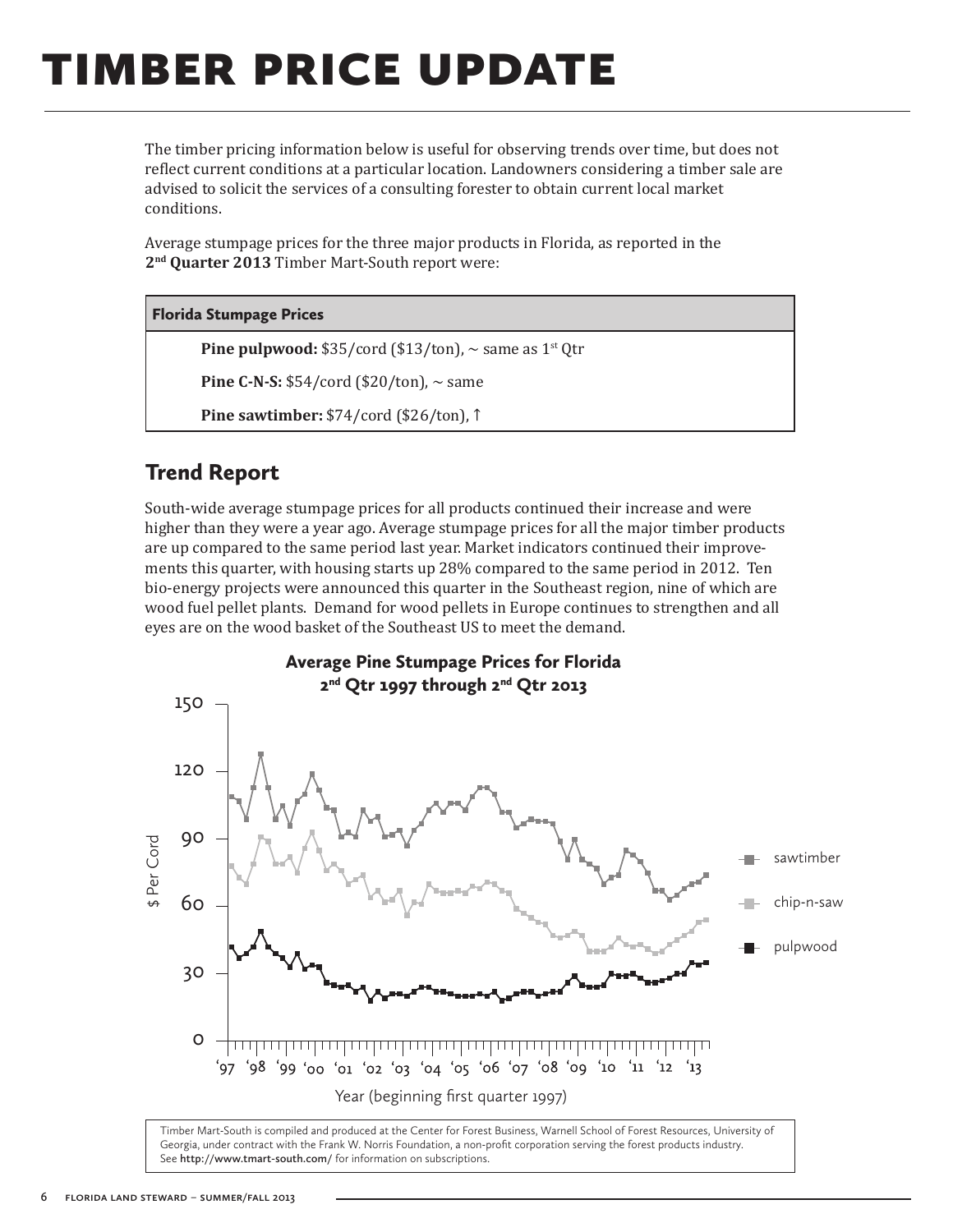# **CONGRATULATIONS** certified forest stewards and tree farmers

For more information about becoming a Certified Forest Steward or Tree Farmer, call your County Forester or learn about it at:

#### http://www.

floridaforestservice.com/ forest\_management/ cfa\_steward\_index.html

or

http://www. floridaforest.org/ tree\_farm.php

These landowners have a current Forest Stewardship and/or Tree Farm management plan for their property and have demonstrated excellent stewardship of their land resources.



Melody and Jeff Scott, 2013 Florida Tree Farmers of the Year, pictured with Brian Cobble (R), Suwannee County



Susan and William Schaefer, Forest Stewards, pictured with Brian Cobble (center) , Suwannee County



Bill Black (L) with Dave Conser, Alachua County



Daniel Webb (R) with Henry Thompson, Escambia County



Patricia Branyon (R) with Barry Stafford, Jackson County